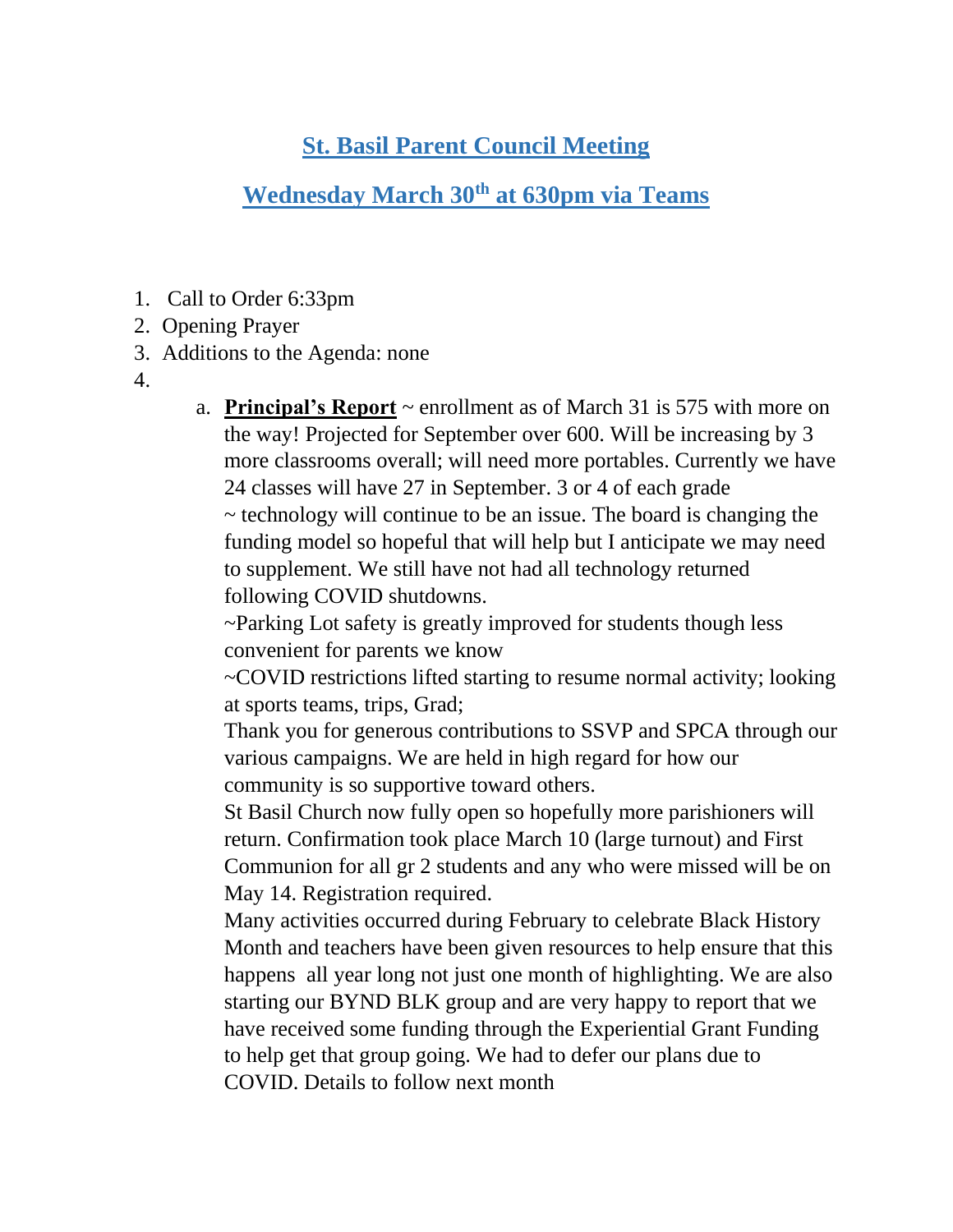- b. **Chair Report** ~ nothing to add at this time.
- c. **Treasurer's Report** ~ funding for gift cards and primary books purchased were the last things to come out of account.
	- ~ funds are still available to purchase needed items.
	- ~ hot lunches have resumed to help grow account.
	- $\sim$  Balance as of March 31, 2022: \$7,982 (not all of this is available as we still have to pay for pizza for the month of April).
	- ~ Lottery Account: \$1, 053.05
- d. **RCPIC Report** ~ Meeting in Feb. with a psychiatrist Dr Jean Clinton from McMaster talking about self-regulation and practices to succeed. Very informational.

#### 5. **Fundraising** (Mrs. Kuyper)

~ bulk of funding has gone to technology in previous years

~ other suggestion of flowers/chocolate for Mother's Day was put forward. Email to follow.

 $\sim$  check from suppliers on pricing or make plans for next year if not possible this year.

~ Grade 8 students are doing a Krispy cream donut fundraiser to pay for year end trip (Hockey Hall of Fame, Ripley's Aquarium, Spaghetti Factory for dinner and Jays game)

#### 6. **Fundraising for benches on the school yard** (Stephanie)

- ~ Reach out to Assumption / SJC school for help/interest in making these.
- ~ Placing benches along tree line, avoiding pavement to maximize play area.
- ~ checking other resources to get info and/or quotes.
- ~ look into greenery grants for future projects next year.

### 7. **Pizza day**

 $\sim$  continue with hot lunches for fundraising.

 $\sim$  increase to 1\$ more per pizza, equaling to \$2.25/slice for parents

~ was making .75 profit off each slice instead but now only approx. .50 if we don't increase

~ May will be the first time increase will be implemented.

~ decided it was fair to increase it as inflation has raised the prices for most things.